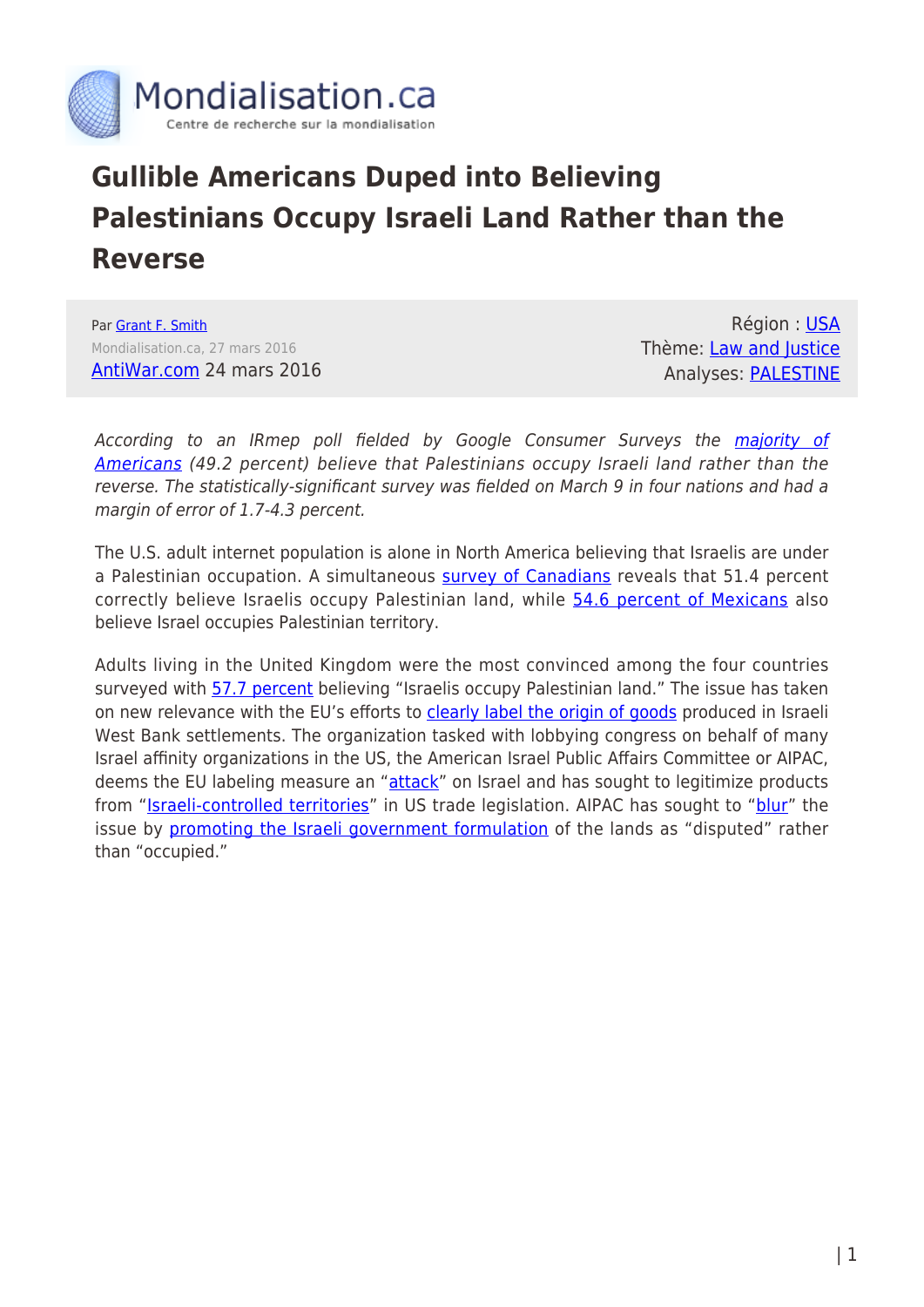

Figure 1: IRmep Google Consumer Research polls

However, understanding the situation on the ground is important for Americans. Though not widely reported, 9/11 Commission testimony revealed that Israel's ongoing occupation and humiliation of Palestinians and unconditional US support for Israel and repressive regimes in the Middle East were major motivators of terrorism against the United States.

The United Nations Security Council began using the term 'territories occupied' following the Six-Day War precipitated by Israel's sneak attack on Egypt in 1967. UN Resolution 242 called for withdrawal of Israeli armed forces from territories Israel occupied in order to establish peace in the region. Instead, Israel annexed East Jerusalem in 1980 and the Golan Heights in 1981. Neither move has been recognized by the international community. Israel's annexation of Jerusalem was declared « null and void » by UN Security Council Resolution 478, while UN resolution 497 declared the same over Israel's annexation of the Golan. Israel withdrew military forces from Gaza in September 2005, but retained control over Gaza's frequency spectrum, tax revenue, airspace and coastline. Israel continues to be designated as an occupying power by the UN.

In the United States, [politicians](https://www.washingtonpost.com/news/the-fix/wp/2014/04/01/why-chris-christies-occupied-territory-remark-was-significant/) seeking support from Israel affinity organizations are discouraged from using the term "Israeli occupied territories." Many prefer to follow AIPAC's and the Israeli government's formulation that the West Bank, East Jerusalem and Golan are "disputed territories" in order to avoid upsetting large pro-Israel campaign contributors.

Although there are no major establishment news organizations reporting on or even alleging any Palestinian occupation of Israeli territories, the media's overwhelmingly negative coverage of Palestinians – including its bids for statehood, the nonviolent BDS movement, and resistance to Israeli attacks – all likely contribute to Americans' fundamental failure to grasp essential facts about the situation in the Middle East.

[IRmep](http://www.irmep.org/) is a Washington, DC-based nonprofit researching US Middle East policy formulation.

Grant F. Smith is the author of [America's Defense Line: The Justice Department's Battle to](http://www.powells.com/partner/36683/biblio/0976443759?p_isbn)